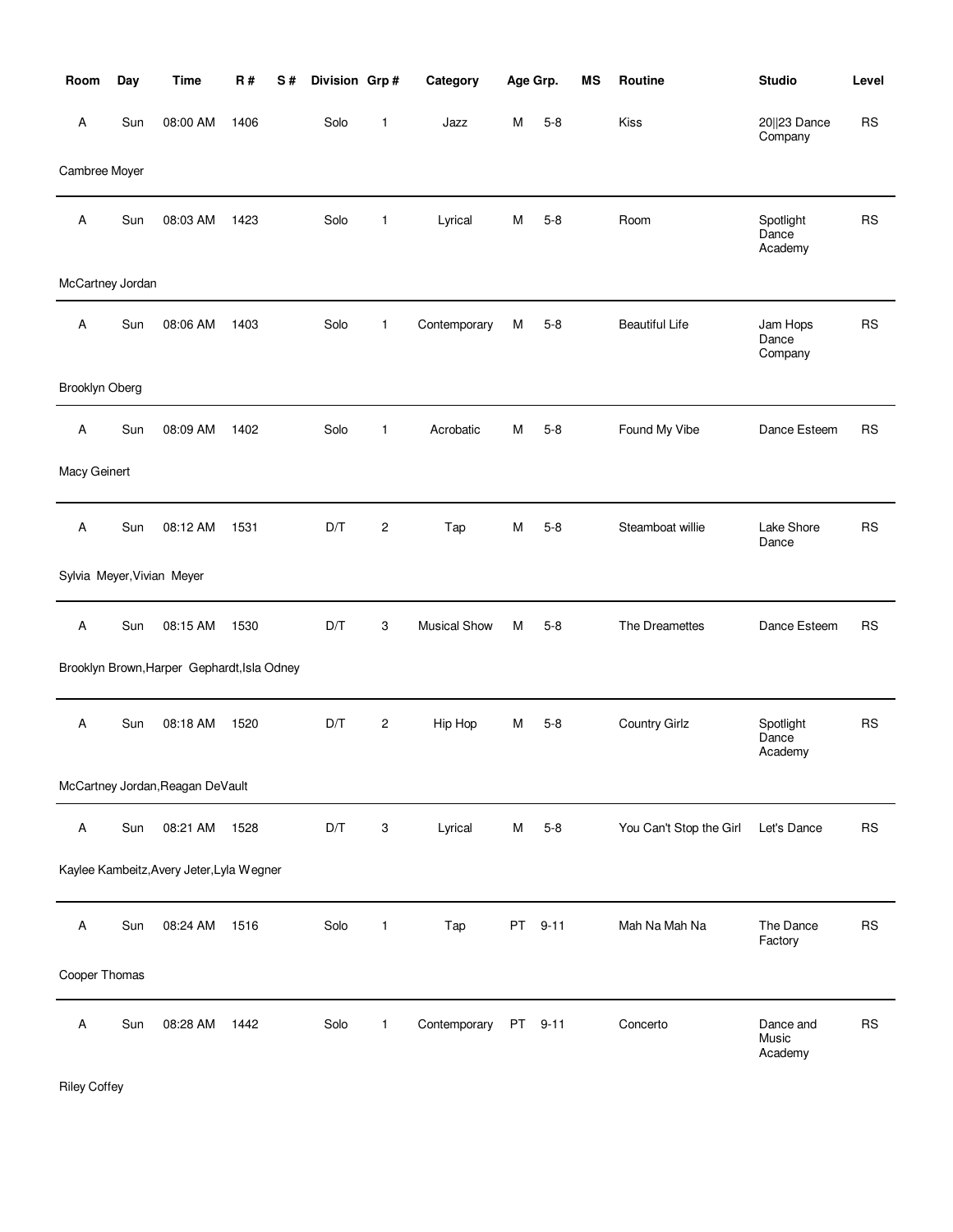| Room                     | Day | <b>Time</b>                                    | <b>R#</b> | S# | Division Grp# |                | Category            |           | Age Grp.      | <b>MS</b> | Routine                         | <b>Studio</b>                    | Level     |
|--------------------------|-----|------------------------------------------------|-----------|----|---------------|----------------|---------------------|-----------|---------------|-----------|---------------------------------|----------------------------------|-----------|
| Α                        | Sun | 08:31 AM                                       | 1515      |    | Solo          | 1              | Tap                 | PT        | $9 - 11$      |           | Drive My Car                    | Jam Hops<br>Dance<br>Company     | <b>RS</b> |
| Colin Chaput             |     |                                                |           |    |               |                |                     |           |               |           |                                 |                                  |           |
| Α                        | Sun | 08:35 AM                                       | 1462      |    | Solo          | 1              | Jazz                | PT        | $9 - 11$      |           | Conga                           | Zumbrota<br>Dance Studio         | <b>RS</b> |
| <b>Trig Miller</b>       |     |                                                |           |    |               |                |                     |           |               |           |                                 |                                  |           |
| Α                        | Sun | 08:38 AM                                       | 1554      |    | D/T           | 3              | <b>Musical Show</b> | <b>PT</b> | $9 - 11$      |           | Camille, Collette, Fifi         | 20  23 Dance<br>Company          | <b>RS</b> |
|                          |     | Braylin Clearly, Liliana Forner, Cambree Moyer |           |    |               |                |                     |           |               |           |                                 |                                  |           |
| A                        | Sun | 08:42 AM                                       | 1555      |    | D/T           | $\overline{c}$ | <b>Musical Show</b> | PT -      | $9 - 11$      |           | Mungojerrie and<br>Rumpleteazer | <b>Veracity Dance</b><br>Project | <b>RS</b> |
|                          |     | Teagan Bailey , Ava Klecker                    |           |    |               |                |                     |           |               |           |                                 |                                  |           |
| Α                        | Sun | 08:45 AM                                       | 1533      |    | D/T           | 3              | Contemporary        | PT        | $9 - 11$      |           | Happy                           | Dance Esteem                     | <b>RS</b> |
|                          |     | Ruby Tuttle, Charlotte Sand, Lily Geinert      |           |    |               |                |                     |           |               |           |                                 |                                  |           |
| Α                        | Sun | 08:49 AM                                       | 1559      |    | D/T           | $\overline{c}$ | Tap                 | PT        | $9 - 11$      |           | 7 Rings                         | The Dance<br>Factory             | <b>RS</b> |
| Ariana Dub, Audrey Gordy |     |                                                |           |    |               |                |                     |           |               |           |                                 |                                  |           |
| Α                        | Sun | 08:52 AM                                       | 1333      |    | Solo          | 1              | <b>Musical Show</b> | T.        | $12 - 14$     |           | Can't Do it Alone               | <b>Triple Threat</b><br>Divas    | <b>RS</b> |
| Tessa Schultz            |     |                                                |           |    |               |                |                     |           |               |           |                                 |                                  |           |
| Α                        | Sun | 08:56 AM                                       | 1254      |    | Solo          | $\mathbf{1}$   | Contemporary        |           | $T = 12 - 14$ |           | At the End                      | Jam Hops<br>Dance<br>Company     | <b>RS</b> |
| Aurora Riehm             |     |                                                |           |    |               |                |                     |           |               |           |                                 |                                  |           |
| Α                        | Sun | 08:59 AM                                       | 1248      |    | Solo          | $\mathbf{1}$   | Contemporary        |           | $T = 12 - 14$ |           | Back to Me                      | Jans School of<br>Dance          | <b>RS</b> |
| Kiara Story              |     |                                                |           |    |               |                |                     |           |               |           |                                 |                                  |           |
| Α                        | Sun | 09:03 AM                                       | 1269      |    | Solo          | $\mathbf{1}$   | Jazz                | T.        | $12 - 14$     |           | Chain of Fools                  | U Can Danz!<br>Dance<br>Company  | <b>RS</b> |

Kynzley Holtzleicer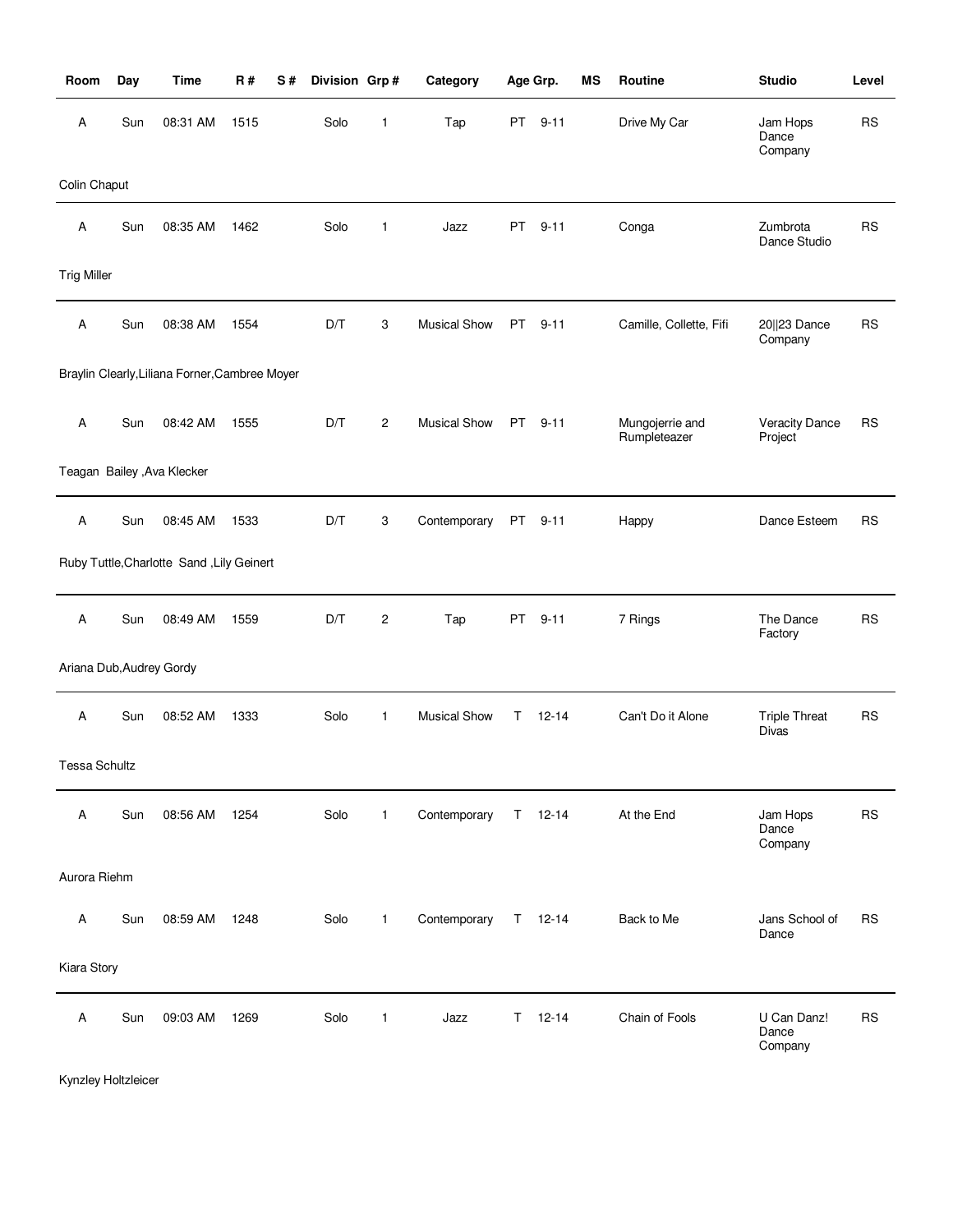| Room                      | Day | <b>Time</b>                                       | R#   | S# | Division Grp# |              | Category            |    | Age Grp.      | <b>MS</b> | Routine                        | <b>Studio</b>                        | Level     |
|---------------------------|-----|---------------------------------------------------|------|----|---------------|--------------|---------------------|----|---------------|-----------|--------------------------------|--------------------------------------|-----------|
| Α                         | Sun | 09:06 AM                                          | 1388 |    | D/T           | 3            | Lyrical             |    | $T = 12 - 14$ |           | Footprints in the Sand         | <b>Triple Threat</b><br><b>Divas</b> | <b>RS</b> |
|                           |     | Amani Hendricks, Elizabeth Rosales, Tessa Schultz |      |    |               |              |                     |    |               |           |                                |                                      |           |
| Α                         | Sun | 09:10 AM                                          | 1378 |    | D/T           | 2            | Jazz                | Τ  | $12 - 14$     |           | A Little Party                 | U Can Danz!<br>Dance<br>Company      | <b>RS</b> |
|                           |     | Stella Grussing, Addison Johnson                  |      |    |               |              |                     |    |               |           |                                |                                      |           |
| Α                         | Sun | 09:13 AM                                          | 1398 |    | D/T           | 3            | Tap                 | T. | $12 - 14$     |           | Chasing Cars                   | Jam Hops<br>Dance<br>Company         | <b>RS</b> |
|                           |     | Autumn Vnuk, Drew Hauser, Kali Williams           |      |    |               |              |                     |    |               |           |                                |                                      |           |
| Α                         | Sun | 09:17 AM                                          | 1399 |    | D/T           | 3            | Tap                 | T. | $12 - 14$     |           | Count On Me                    | Valley Dance<br><b>District</b>      | <b>RS</b> |
|                           |     | Brooklyn Sterud, Chloe Gloege, Chloe Sachariason  |      |    |               |              |                     |    |               |           |                                |                                      |           |
| Α                         | Sun | 09:20 AM                                          | 792  |    | Solo          | $\mathbf{1}$ | <b>Musical Show</b> | S  | $15 - 18$     |           | Cruella                        | Jam Hops<br>Dance<br>Company         | <b>RS</b> |
| Maddie Zdenek             |     |                                                   |      |    |               |              |                     |    |               |           |                                |                                      |           |
| Α                         | Sun | 09:24 AM                                          | 687  |    | Solo          | 1            | Contemporary        | S  | $15 - 18$     |           | Crazy                          | U Can Danz!<br>Dance<br>Company      | <b>RS</b> |
| Paighton Holtzleicer      |     |                                                   |      |    |               |              |                     |    |               |           |                                |                                      |           |
| Α                         | Sun | 09:27 AM                                          | 699  |    | Solo          | 1            | Contemporary        | S  | 15-18         |           | Anywhere Away From<br>Here     | Kaleidoscope<br>Dance Studio         | <b>RS</b> |
| Makenna Zeller            |     |                                                   |      |    |               |              |                     |    |               |           |                                |                                      |           |
| Α                         | Sun | 09:31 AM                                          | 798  |    | Solo          | $\mathbf{1}$ | Open                | S  | 15-18         |           | <b>Emotional Rollercoaster</b> | Jans School of<br>Dance              | RS        |
| McKede Radiate            |     |                                                   |      |    |               |              |                     |    |               |           |                                |                                      |           |
| Α                         | Sun | 09:34 AM                                          | 830  |    | D/T           | 2            | Jazz                | S  | 15-18         |           | Dancin' My Way                 | Dance and<br>Music<br>Academy        | <b>RS</b> |
| Bridie Lynch, Kyra Phelan |     |                                                   |      |    |               |              |                     |    |               |           |                                |                                      |           |
| Α                         | Sun | 09:38 AM                                          | 834  |    | D/T           | 2            | Jazz                | S  | $15 - 18$     |           | Silver Screen                  | Jam Hops<br>Dance<br>Company         | <b>RS</b> |

Alexandra Ryan,Maddie Zdenek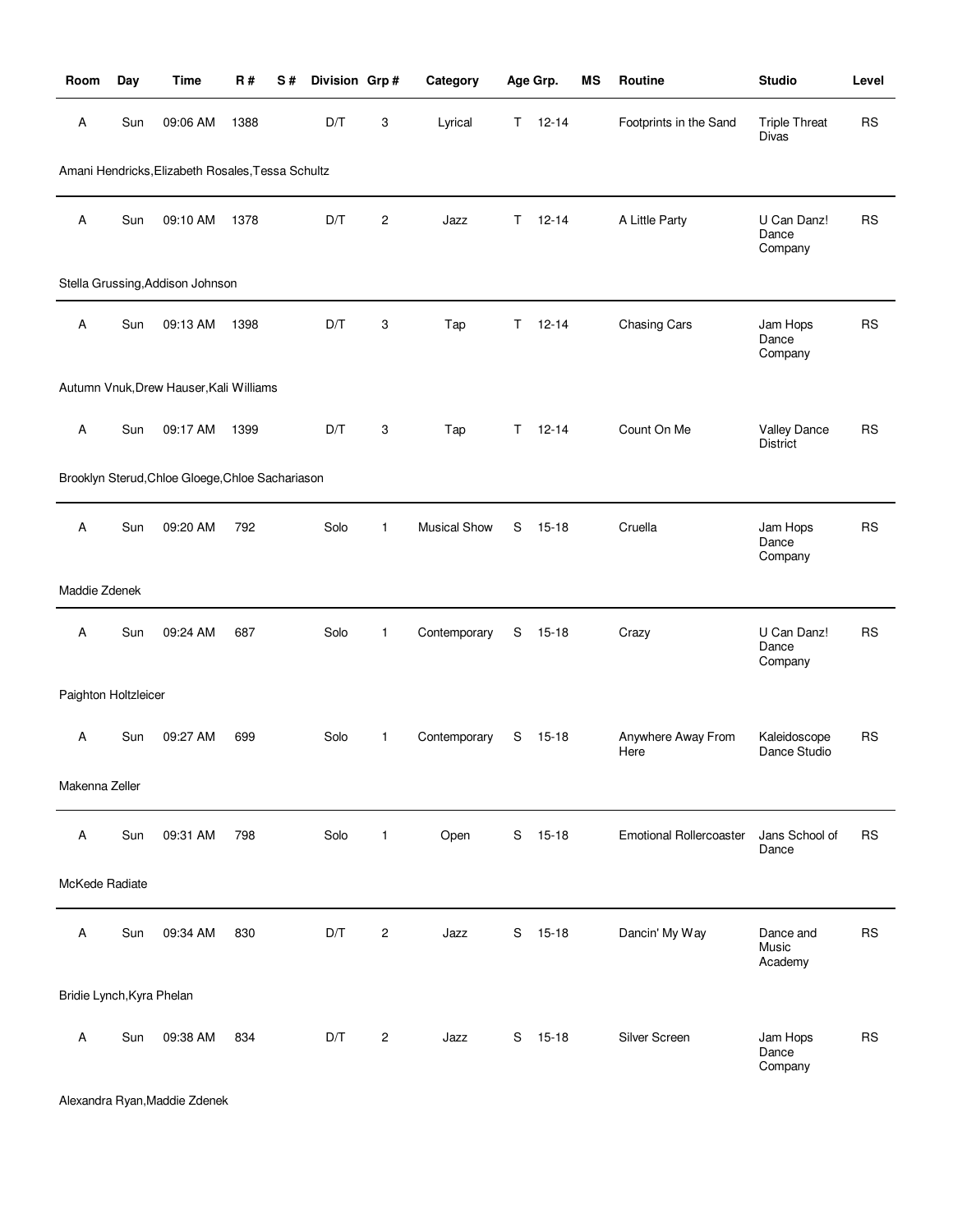| Room           | Day | <b>Time</b>                                                  | <b>R#</b> | S# | Division Grp#           |                         | Category            |               | Age Grp.  | <b>MS</b> | Routine                  | <b>Studio</b>                   | Level       |
|----------------|-----|--------------------------------------------------------------|-----------|----|-------------------------|-------------------------|---------------------|---------------|-----------|-----------|--------------------------|---------------------------------|-------------|
| А              | Sun | 09:41 AM                                                     | 833       |    | D/T                     | $\overline{c}$          | Jazz                | S             | $15 - 18$ |           | Hey Hi Hello             | Jans School of<br>Dance         | <b>RS</b>   |
|                |     | Reese Kuglin, Haley Sherry                                   |           |    |                         |                         |                     |               |           |           |                          |                                 |             |
| А              | Sun | 09:45 AM                                                     | 824       |    | D/T                     | 3                       | Contemporary        | ${\mathsf S}$ | $15 - 18$ |           | Footprints               | U Can Danz!<br>Dance<br>Company | <b>RS</b>   |
|                |     | Paighton Holtzleicer, Kynzley Holtzleicer, Avery Holtzleicer |           |    |                         |                         |                     |               |           |           |                          |                                 |             |
| Α              | Sun | 09:48 AM                                                     | 458       |    | Solo                    | $\mathbf{1}$            | <b>Musical Show</b> | М             | $5-8$     |           | I'm Cute                 | Let's Dance                     | S           |
| Briella Wanner |     |                                                              |           |    |                         |                         |                     |               |           |           |                          |                                 |             |
| Α              | Sun | 09:51 AM                                                     | 443       |    | Solo                    | 1                       | Contemporary        | M             | $5 - 8$   |           | California Dreamin'      | Balleraena<br>Dance Studio      | S           |
| Alexa Rydland  |     |                                                              |           |    |                         |                         |                     |               |           |           |                          |                                 |             |
| Α              | Sun | 09:54 AM                                                     | 459       |    | Solo                    | $\mathbf{1}$            | <b>Musical Show</b> | м             | $5 - 8$   |           | I'm Cute                 | Dance Esteem                    | S           |
| Brooklyn Brown |     |                                                              |           |    |                         |                         |                     |               |           |           |                          |                                 |             |
| Α              | Sun | 09:57 AM                                                     | 445       |    | Solo                    | $\mathbf{1}$            | Jazz                | м             | $5 - 8$   |           | Microphone               | Spotlight<br>Dance<br>Company   | S           |
| Logan Aspelund |     |                                                              |           |    |                         |                         |                     |               |           |           |                          |                                 |             |
| А              | Sun | 10:00 AM                                                     | 545       |    | $\mathsf{D}/\mathsf{T}$ | $\overline{c}$          | Lyrical             | м             | $5 - 8$   |           | Always                   | Balleraena<br>Dance Studio      | S           |
|                |     | Paris Rasmussen, Alexa Rydland                               |           |    |                         |                         |                     |               |           |           |                          |                                 |             |
| А              | Sun | 10:03 AM                                                     | 544       |    | D/T                     | $\overline{\mathbf{c}}$ | Lyrical             | М             | $5 - 8$   |           | Magic                    | Spotlight<br>Dance<br>Company   | $\mathbf S$ |
|                |     | Jaylee Ignaszewski, Reegan Aspelund                          |           |    |                         |                         |                     |               |           |           |                          |                                 |             |
| Α              | Sun | 10:06 AM                                                     | 542       |    | D/T                     | 3                       | Jazz                | M             | $5 - 8$   |           | Nails, Hair, Hips, Heels | Let's Dance                     | S           |
|                |     | Jaylah Chewakin, Oakley Ell, Halle Thompson                  |           |    |                         |                         |                     |               |           |           |                          |                                 |             |
| Α              | Sun | 10:09 AM                                                     | 534       |    | Solo                    | 1                       | Open                | PT            | $9 - 11$  |           | Game of Survival         | Let's Dance                     | S           |

Sunday Raugust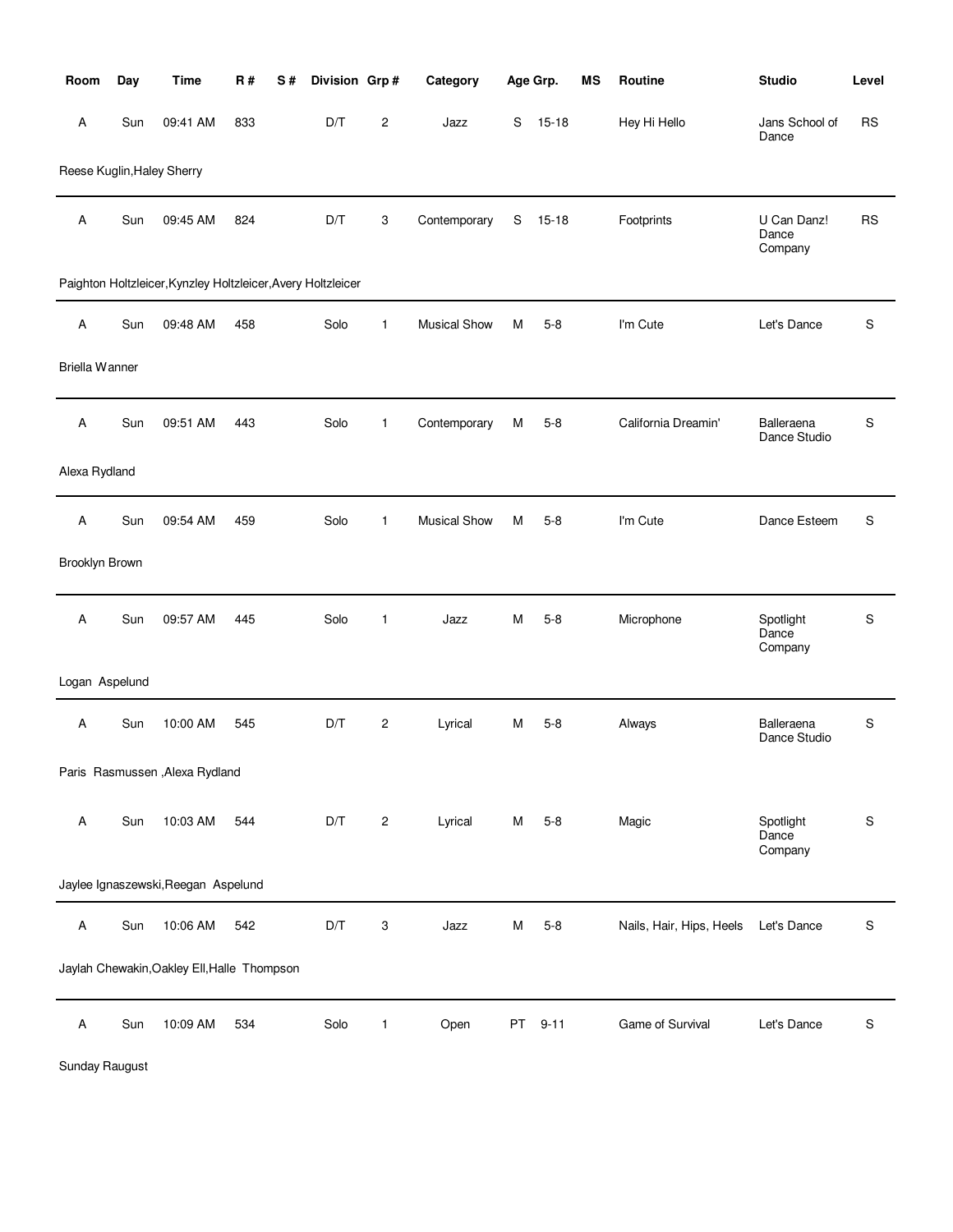| Room              | Day | <b>Time</b>                                        | <b>R#</b> | S# | Division Grp# |              | Category            |    | Age Grp.  | MS | Routine                           | <b>Studio</b>                    | Level     |
|-------------------|-----|----------------------------------------------------|-----------|----|---------------|--------------|---------------------|----|-----------|----|-----------------------------------|----------------------------------|-----------|
| Α                 | Sun | 10:13 AM                                           | 467       |    | Solo          | $\mathbf{1}$ | Contemporary        |    | PT 9-11   |    | Hallelujah                        | 20  23 Dance<br>Company          | S         |
| Gemma Musser      |     |                                                    |           |    |               |              |                     |    |           |    |                                   |                                  |           |
| Α                 | Sun | 10:16 AM                                           | 486       |    | Solo          | 1            | Jazz                | PT | $9 - 11$  |    | Pink Cadillac                     | Dance Esteem                     | S         |
| Chalene Brown     |     |                                                    |           |    |               |              |                     |    |           |    |                                   |                                  |           |
| Α                 | Sun | 10:20 AM                                           | 540       |    | Solo          | $\mathbf{1}$ | Tap                 | PT | $9 - 11$  |    | Applause, Applause,<br>Applause   | The Dance<br>Factory             | S         |
| Adyson Toepper    |     |                                                    |           |    |               |              |                     |    |           |    |                                   |                                  |           |
| Α                 | Sun | 10:23 AM                                           | 560       |    | D/T           | 3            | Jazz                | PT | $9 - 11$  |    | Yes I Can                         | Spotlight<br>Dance<br>Company    | S         |
|                   |     | Makenzie Anderson, Tenley Staloch, Madeline Wright |           |    |               |              |                     |    |           |    |                                   |                                  |           |
| Α                 | Sun | 10:27 AM                                           | 564       |    | D/T           | 3            | Lyrical             | PT | $9 - 11$  |    | Hold on to Me                     | Let's Dance                      | ${\sf S}$ |
|                   |     | Alexis Klein, Sunday Raugust, Brenley Ell          |           |    |               |              |                     |    |           |    |                                   |                                  |           |
| Α                 | Sun | 10:30 AM                                           | 552       |    | D/T           | 3            | Hip Hop             | PT | $9 - 11$  |    | Werk                              | The Dance<br>Factory             | S         |
|                   |     | Ariana Dub, Halle Walters, Audrey Gordy            |           |    |               |              |                     |    |           |    |                                   |                                  |           |
| Α                 | Sun | 10:34 AM                                           | 568       |    | D/T           | 3            | <b>Musical Show</b> | PT | $9 - 11$  |    | Speaking French                   | Dance Esteem                     | S         |
|                   |     | Finley Stine, Chalene Brown, Sydney Humann         |           |    |               |              |                     |    |           |    |                                   |                                  |           |
| Α                 | Sun | 10:37 AM                                           | 332       |    | Solo          | $\mathbf{1}$ | Open                | T. | $12 - 14$ |    | Papa Can You Hear Me? Urban Dance | Productions                      | S         |
| Maddisyn Chandler |     |                                                    |           |    |               |              |                     |    |           |    |                                   |                                  |           |
| Α                 | Sun | 10:41 AM                                           | 298       |    | Solo          | $\mathbf{1}$ | Lyrical             | Τ  | $12 - 14$ |    | Never Surrender                   | <b>Veracity Dance</b><br>Project | S         |
| Kayden Williams   |     |                                                    |           |    |               |              |                     |    |           |    |                                   |                                  |           |
| Α                 | Sun | 10:44 AM                                           | 300       |    | Solo          | 1            | Lyrical             | Τ  | $12 - 14$ |    | All By Myself                     | Let's Dance                      | S         |

Alexis Klein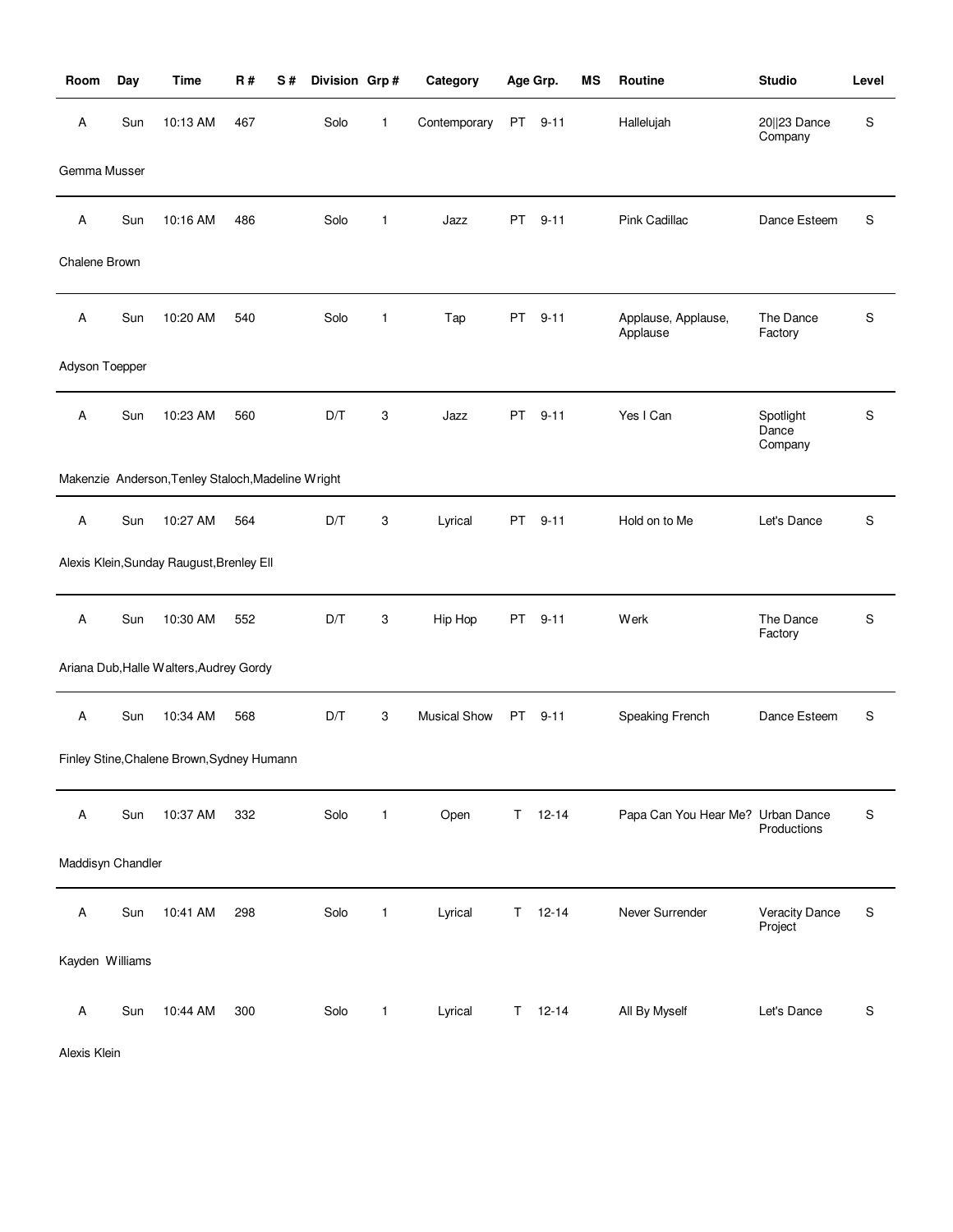| Room             | Day | <b>Time</b>                                 | <b>R#</b> | S# | Division Grp# |                | Category |    | Age Grp.  | <b>MS</b> | Routine                      | <b>Studio</b>                       | Level |
|------------------|-----|---------------------------------------------|-----------|----|---------------|----------------|----------|----|-----------|-----------|------------------------------|-------------------------------------|-------|
| Α                | Sun | 10:48 AM                                    | 305       |    | Solo          | 1              | Lyrical  | T. | $12 - 14$ |           | Believe                      | Ms. Melinda's<br>Dance studio       | S     |
| Ellie Arduser    |     |                                             |           |    |               |                |          |    |           |           |                              |                                     |       |
| Α                | Sun | 10:51 AM                                    | 380       |    | D/T           | 3              | Lyrical  | Τ  | $12 - 14$ |           | Like a Funeral               | Spotlight<br>Dance<br>Company       | S     |
|                  |     | Bella Willaert, Brooklyn Mann, Landre Noyes |           |    |               |                |          |    |           |           |                              |                                     |       |
| Α                | Sun | 10:55 AM                                    | 382       |    | D/T           | $\overline{c}$ | Lyrical  | T. | $12 - 14$ |           | Anytime You Need A<br>Friend | <b>Veracity Dance</b><br>Project    | S     |
|                  |     | Lilly Duncan, Kayden Williams               |           |    |               |                |          |    |           |           |                              |                                     |       |
| Α                | Sun | 10:58 AM                                    | 381       |    | D/T           | $\overline{c}$ | Lyrical  | T. | $12 - 14$ |           | Time after Time              | Almost Famous<br>Dance Studio       | S     |
|                  |     | Kaylee Hollenback, Sadie Erion              |           |    |               |                |          |    |           |           |                              |                                     |       |
| Α                | Sun | 11:02 AM                                    | 383       |    | D/T           | 3              | Lyrical  | T. | $12 - 14$ |           | Make You Feel My Love        | Let's Dance                         | S     |
|                  |     | Brooke Wahl, Megan Wahl, Ashley Wahl        |           |    |               |                |          |    |           |           |                              |                                     |       |
| Α                | Sun | 11:05 AM                                    | 80        |    | Solo          | $\mathbf{1}$   | Jazz     | S  | $15 - 18$ |           | Grimey                       | Northern Lights<br>Dance<br>Academy | S     |
| Alexa Osterman   |     |                                             |           |    |               |                |          |    |           |           |                              |                                     |       |
| Α                | Sun | 11:09 AM                                    | 154       |    | Solo          | 1              | Open     | S  | $15 - 18$ |           | Honey Bee                    | Ms. Melinda's<br>Dance studio       | S     |
| Vienna Boom      |     |                                             |           |    |               |                |          |    |           |           |                              |                                     |       |
| Α                | Sun | 11:12 AM                                    | 155       |    | Solo          | $\mathbf{1}$   | Open     |    | S 15-18   |           | Joanne                       | Prestige Dance<br>Studio            | S     |
| Sydnie Offermann |     |                                             |           |    |               |                |          |    |           |           |                              |                                     |       |
| Α                | Sun | 11:16 AM                                    | 120       |    | Solo          | $\mathbf{1}$   | Lyrical  | S  | $15 - 18$ |           | One Moment in Time           | Let's Dance                         | S     |
| Megan Wahl       |     |                                             |           |    |               |                |          |    |           |           |                              |                                     |       |
| Α                | Sun | 11:19 AM                                    | 97        |    | Solo          | $\mathbf{1}$   | Lyrical  |    | $S$ 15-18 |           | Conversations in the<br>Dark | Almost Famous<br>Dance Studio       | S     |

Leah Smith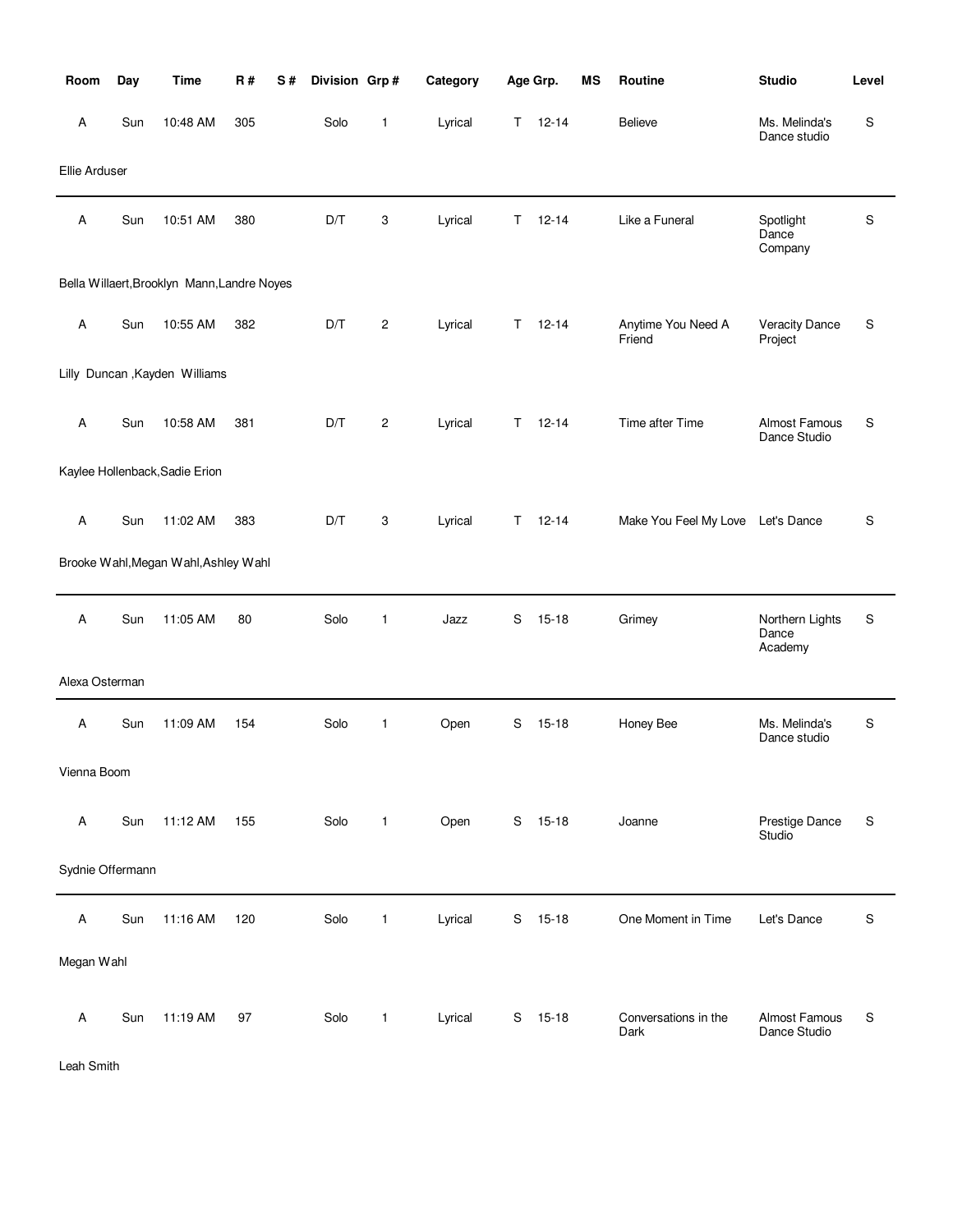| Room                      | Day | <b>Time</b>                     | <b>R#</b> | S# | Division Grp# |                | Category |             | Age Grp.  | ΜS | Routine                                                                                                                                               | <b>Studio</b>                    | Level     |
|---------------------------|-----|---------------------------------|-----------|----|---------------|----------------|----------|-------------|-----------|----|-------------------------------------------------------------------------------------------------------------------------------------------------------|----------------------------------|-----------|
| Α                         | Sun | 11:23 AM                        | 109       |    | Solo          | 1              | Lyrical  |             | S 15-18   |    | Fragmented                                                                                                                                            | <b>Veracity Dance</b><br>Project | S         |
| Grace Long                |     |                                 |           |    |               |                |          |             |           |    |                                                                                                                                                       |                                  |           |
| Α                         | Sun | 11:26 AM                        | 194       |    | D/T           | $\overline{c}$ | Jazz     | S           | $15 - 18$ |    | Got It                                                                                                                                                | Spotlight<br>Dance<br>Academy    | ${\sf S}$ |
| Phoebe Duff, Lexie Frazer |     |                                 |           |    |               |                |          |             |           |    |                                                                                                                                                       |                                  |           |
| Α                         | Sun | 11:30 AM                        | 203       |    | D/T           | $\overline{c}$ | Lyrical  | S           | $15 - 18$ |    | Try                                                                                                                                                   | Almost Famous<br>Dance Studio    | S         |
| Bree Erion, Jessica Smock |     |                                 |           |    |               |                |          |             |           |    |                                                                                                                                                       |                                  |           |
| Α                         | Sun | 11:33 AM                        | 217       |    | D/T           | $\overline{c}$ | Open     | S           | $15 - 18$ |    | <b>Final Days</b>                                                                                                                                     | Lake Shore<br>Dance              | S         |
|                           |     | Madeline Meehan, Leah Repenshek |           |    |               |                |          |             |           |    |                                                                                                                                                       |                                  |           |
| Α                         | Sun | 11:37 AM                        | 206       |    | D/T           | $\overline{c}$ | Lyrical  | $\mathbf S$ | $15 - 18$ |    | Lost Without You                                                                                                                                      | Let's Dance                      | S         |
| Megan Wahl, Lexi Hagen    |     |                                 |           |    |               |                |          |             |           |    |                                                                                                                                                       |                                  |           |
| Α                         | Sun | 11:40 AM                        |           |    |               |                |          |             |           |    | --Awards - Grand<br>National Solo & D/T<br>Shootout Starz &<br>Rising--                                                                               | Awards                           |           |
| A                         | Sun | 12:15 PM                        |           |    |               |                |          |             |           |    | --Lunch--                                                                                                                                             |                                  |           |
| Α                         | Sun | 12:45 PM                        |           |    |               |                |          |             |           |    | --Standout Dancer<br>Routine--                                                                                                                        |                                  |           |
| Α                         | Sun | 01:00 PM                        | 1210      |    | Lg            | 12             | Jazz     | М           | $5 - 8$   |    | Mermaid Party                                                                                                                                         | Spotlight<br>Dance<br>Company    | <b>RS</b> |
|                           |     | Erlenbach, Reagan Prescher      |           |    |               |                |          |             |           |    | Luci Huber, Ally Dahl, Chloe Landkmer, Everete Garry, Stella Umbreit, Claire Krosch, Peyton Miller, Paityn Olson, Isabel Pederson, Kenley Pick, Elena |                                  |           |
| Α                         | Sun | 01:04 PM                        | 1211      |    | Lg            | 10             | Jazz     | м           | $5 - 8$   |    | Rockin Robin                                                                                                                                          | Dance Esteem                     | <b>RS</b> |

Brooklyn Brown,Harper Gephardt,Amelia Miller,Isla Odney,Charlie Guise ,Vivian Lien,Aurora Hilson,Millie Fuchs,Sadie Anderson,Macy Geinert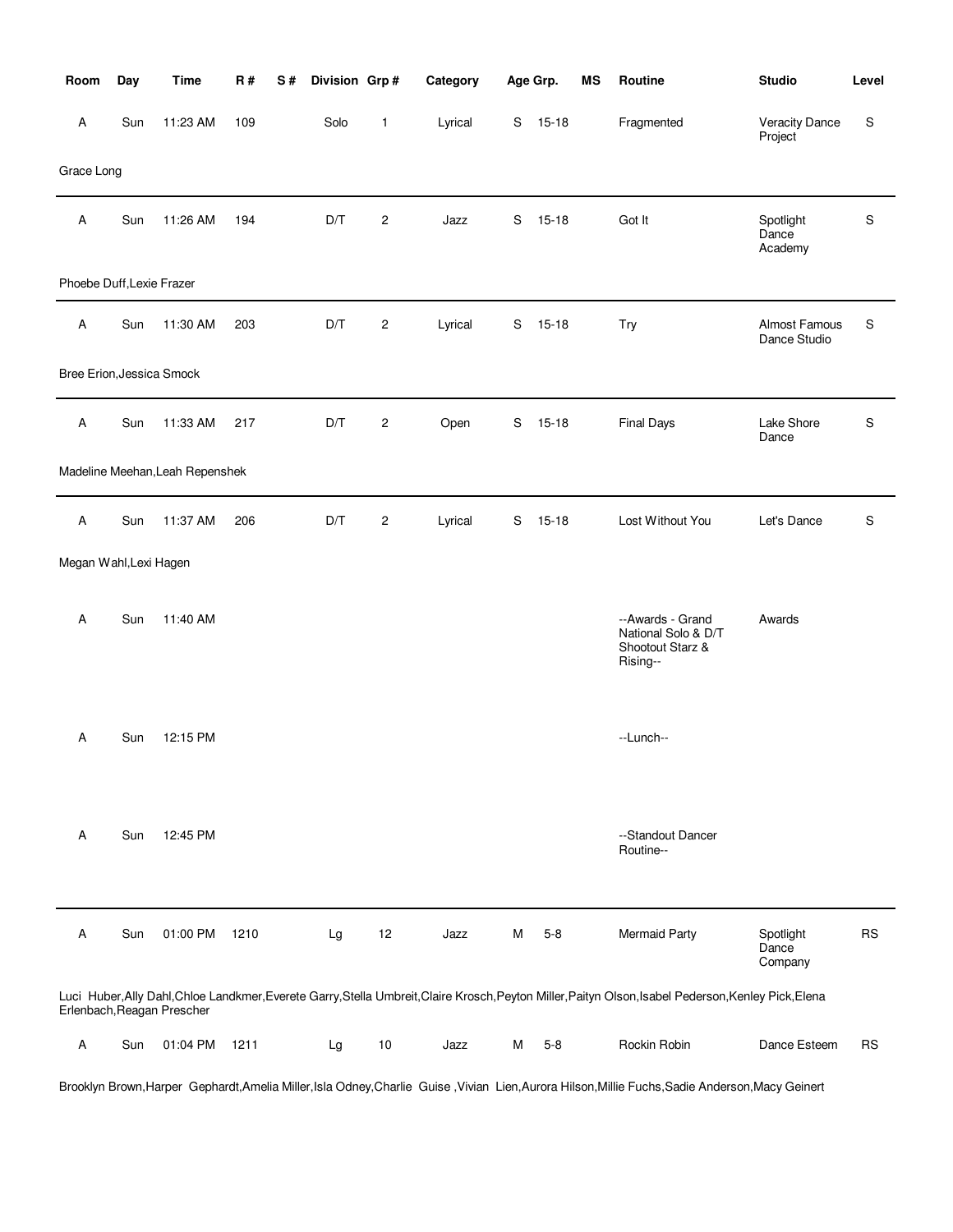| Room   | Day | Time                                                 | R#   | S# | Division Grp# |    | Category            |      | Age Grp.  | ΜS | Routine                                                                                                                                                     | <b>Studio</b>                   | Level     |
|--------|-----|------------------------------------------------------|------|----|---------------|----|---------------------|------|-----------|----|-------------------------------------------------------------------------------------------------------------------------------------------------------------|---------------------------------|-----------|
| Α      | Sun | 01:09 PM                                             | 1240 |    | Lg            | 10 | Tap                 | М    | $5-8$     |    | Can't Buy Me Love                                                                                                                                           | The Dance<br>Factory            | <b>RS</b> |
|        |     |                                                      |      |    |               |    |                     |      |           |    | Molly Grimes, Hailey McCullough, Oakley Boer, Ida Lenzen, Beverly Janitschke, Elliana Kruse, Allison Whiting, Amelia Hagen, Brynn Larson, Macy Wallace      |                                 |           |
| Α      | Sun | 01:13 PM                                             | 1168 |    | Sg            | 9  | Jazz                | М    | $5-8$     |    | ABC                                                                                                                                                         | <b>Triple Threat</b><br>Divas   | <b>RS</b> |
|        |     |                                                      |      |    |               |    |                     |      |           |    | Ava Reaves, Cadence Needham, Kennedy Graham, Jaylene Perez, Abriya Carr, Gabrielle Golston, Kylee Lawhorn, Za'Riah Williams, K'mari Schaffer                |                                 |           |
| Α      | Sun | 01:17 PM                                             | 1200 |    | Lg            | 13 | <b>Ballet</b>       | Μ    | $5 - 8$   |    | Spoonful of Sugar                                                                                                                                           | Ms. Melinda's<br>Dance studio   | <b>RS</b> |
|        |     | Eiynck, Josie LaBonne, Mazie Lindgren, Kendall Meyer |      |    |               |    |                     |      |           |    | lvy Baggenstoss, Havi Bruns, Audriana Eisenbacher, Avery Eiynck, Harper Loehr, Scarlett VanderEyk, Reese Janson, Emma LaBonne, Maci Mackrell, Paisley       |                                 |           |
| Α      | Sun | 01:22 PM                                             | 1818 |    | Lg            | 11 | Contemporary        | PT – | $9 - 11$  |    | Welcome To The Jungle All That Dance                                                                                                                        | Inc                             | <b>RS</b> |
| French |     |                                                      |      |    |               |    |                     |      |           |    | Abidale Elms, Aubrey Rabas, Carlie Morse, Helena DeLeeuw, Kenley Rubens, Lucy Mulder, Macy Garber, Maecee Axford, Olivia Patrick, Stella Mulder, Tori       |                                 |           |
| Α      | Sun | 01:26 PM                                             | 1221 |    | Lg            | 12 | Jazz                | PT   | $9 - 11$  |    | Word Up                                                                                                                                                     | Almost Famous<br>Dance Studio   | <b>RS</b> |
|        |     | Long, Harper Hein, Isla Stoneking                    |      |    |               |    |                     |      |           |    | Saige Freeze, Skylar Freeze, Jillian Miller, Elsie Manternach, Claire Oliphant, Haddie Foxen, Maggie Hunt, Lydia Walsh, Avayah Jennerjohn, Whitney          |                                 |           |
| Α      | Sun | 01:31 PM                                             | 1207 |    | Lg            | 13 | Hip Hop             | PT   | $9 - 11$  |    | Breakdance Academia                                                                                                                                         | Dance Esteem                    | <b>RS</b> |
|        |     | Carlson , Jack Lecy, Wesley Grumdahl                 |      |    |               |    |                     |      |           |    | Jaxon Brown, Ascher Stine, Decklen Wock, Landon Lillestol, Dean Lofgren, Oliver Rogers, William Johnson, Patrick Poole, Harrison Haight, Max Bullinger, Wes |                                 |           |
| Α      | Sun | 01:35 PM                                             | 1176 |    | Sg            | 9  | Jazz                | PT   | $9 - 11$  |    | September                                                                                                                                                   | Zumbrota<br>Dance Studio        | <b>RS</b> |
|        |     |                                                      |      |    |               |    |                     |      |           |    | Amalia Anderson, Silja Mathre, Mayzie Ramer, Quincee Marquardt, Ella Diskerud, Trig Miller, Sydney Rose, Olivia Gullickson, Melanie Rude                    |                                 |           |
| Α      | Sun | 01:40 PM                                             | 1192 |    | Sg            | 9  | <b>Musical Show</b> | PT.  | $9 - 11$  |    | Freak Flag                                                                                                                                                  | Jam Hops<br>Dance<br>Company    | <b>RS</b> |
|        |     |                                                      |      |    |               |    |                     |      |           |    | Abigail Berglin, Brooklyn Oberg, Brooklyn Thomas, Chloe Kampp, Hailey Williams, Mareena Kelly, Myla Kelly, Taylor Gabrielli, Colin Chaput                   |                                 |           |
| Α      | Sun | 01:44 PM                                             | 1063 |    | Lg            | 13 | Contemporary        | T.   | $12 - 14$ |    | Paint it Black                                                                                                                                              | U Can Danz!<br>Dance<br>Company | <b>RS</b> |
|        |     | Adams, Sabrina Jaspers, Melanie Soderstorm           |      |    |               |    |                     |      |           |    | Maja Arnar, Emily Affolter, Savannah Kohls, Eily Piatt, Erin Drahozal, Morgan Grussing, Evelyn Peters, Stella Grussing, Anika Herzog, Ava Herzog, Abigail   |                                 |           |
| Α      | Sun | 01:49 PM                                             | 1071 |    | Lg            | 10 | Jazz                | T.   | 12-14     |    | Nobody Else                                                                                                                                                 | Jans School of<br>Dance         | <b>RS</b> |

Reese Kuglin,Isabel Miller,Emilia Larson,Devin Mattson,Ella Meyer,Lily Kummer,Kiara Story,Brailyn Ginter,Xavier Beal,Haley Sherry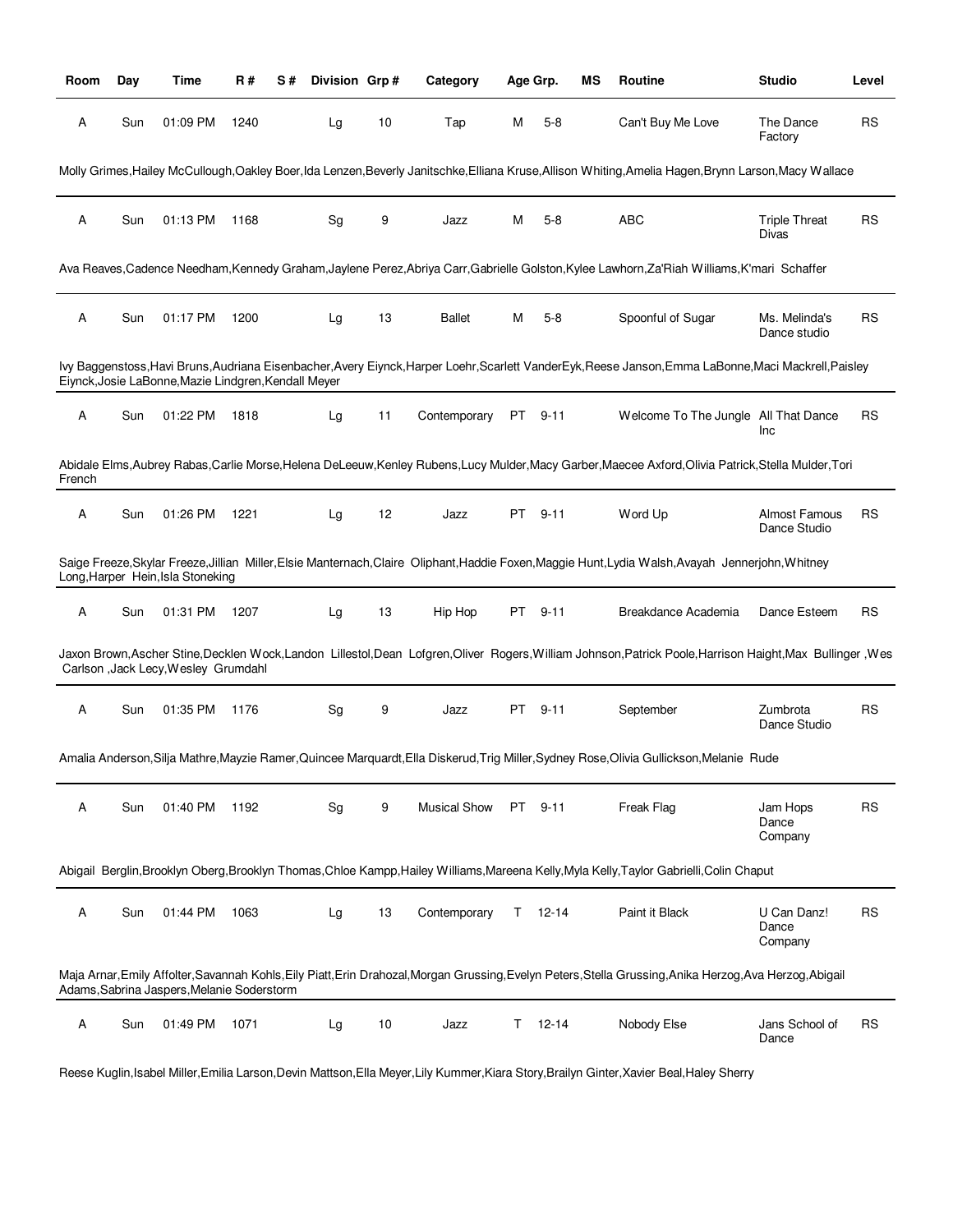| Room                  | Day | Time                                                                     | R#   | S# | Division Grp# |    | Category                                                                                                   |    | Age Grp.  | ΜS | Routine                                                                                                                                                     | <b>Studio</b>                        | Level     |
|-----------------------|-----|--------------------------------------------------------------------------|------|----|---------------|----|------------------------------------------------------------------------------------------------------------|----|-----------|----|-------------------------------------------------------------------------------------------------------------------------------------------------------------|--------------------------------------|-----------|
| Α                     | Sun | 01:53 PM                                                                 | 1095 |    | Lg            | 14 | Open                                                                                                       | T. | $12 - 14$ |    | Smooth Criminal                                                                                                                                             | Jam Hops<br>Dance<br>Company         | <b>RS</b> |
|                       |     | Hauser, Emily Hodney, Luke Sharp, Taylor Perrin, Alex Anderson           |      |    |               |    |                                                                                                            |    |           |    | Aaron Sharp, Aden Bakkene, Alayna Stenen, Alexandra Ryan, Aurora Riehm, Brooklyn Oberg, Colin Chaput, Danielle Spoden, Derek Rosenbaum, Drew                |                                      |           |
| А                     | Sun | 01:58 PM                                                                 | 1051 |    | Sg            | 6  | <b>Musical Show</b>                                                                                        | T. | 12-14     |    | Coffee Break                                                                                                                                                | The Dance<br>Factory                 | <b>RS</b> |
|                       |     |                                                                          |      |    |               |    | Elizabeth Dunlap, Ariana Dub, Zackary Bordenave, Maelyn Weecks, Audrey Gordy, Payton Betz                  |    |           |    |                                                                                                                                                             |                                      |           |
| Α                     | Sun | 02:02 PM                                                                 | 1096 |    | Lg            | 11 | Open                                                                                                       | T. | $12 - 14$ |    | <b>SALEM</b>                                                                                                                                                | <b>Triple Threat</b><br>Divas        | <b>RS</b> |
|                       |     | Adebayo, Julia Kowalik, Maggie Unzueta                                   |      |    |               |    |                                                                                                            |    |           |    | Aakiyah Smith, Addison Burmeister, Amani Hendricks, Elizabeth Rosales, Mia Quintina, Oceanah Webster, Tessa Schultz, Latanya Smith, A'shadieeyah            |                                      |           |
| Α                     | Sun | 02:07 PM                                                                 | 1001 |    | Lg            | 13 | <b>Musical Show</b>                                                                                        | S  | 15-18     |    | Haus of Holbein                                                                                                                                             | Jam Hops<br>Dance<br>Company         | <b>RS</b> |
|                       |     | Zdenek, Sonja Williams, Sophie Britton, Veronica Hamann                  |      |    |               |    |                                                                                                            |    |           |    | Alexandra Ryan,Danielle Spoden,Emmalee Oberg,Erin Southerling,Jacie Slater,Kali Williams,Kaylin Stenen,Lexie Moots,Lindsey Gaabo,Maddie                     |                                      |           |
| А                     | Sun | 02:11 PM                                                                 | 979  |    | Sg            | 6  | Jazz                                                                                                       | S  | 15-18     |    | Miss Jackson                                                                                                                                                | U Can Danz!<br>Dance<br>Company      | <b>RS</b> |
|                       |     |                                                                          |      |    |               |    | Paighton Holtzleicer, Kynzley Holtzleicer, Avery Holtzleicer, Rebecca Meyer, Camdree Lassi, McKenna Steger |    |           |    |                                                                                                                                                             |                                      |           |
| А                     | Sun | 02:16 PM                                                                 | 952  |    | Lg            | 17 | Contemporary                                                                                               | S  | 15-18     |    | Listen to Your Heart                                                                                                                                        | Jans School of<br>Dance              | <b>RS</b> |
|                       |     |                                                                          |      |    |               |    | Norlin, Devin Mattson, Ella Meyer, Alex Tally, Caitlyn McGraw, Katie Kilmer, Kiara Story, Haley Sherry     |    |           |    | Morgan Buck, Londyn Overlander, Erin Kampa, Morgan Dohmen, Clara Mattson, Lilly Meier, Lindsey Nadeau, Alyssa Nestingen, Reese Kuglin, Gracie               |                                      |           |
| Α                     | Sun | 02:20 PM                                                                 | 989  |    | Lg            | 12 | Lyrical                                                                                                    | S  | 15-18     |    | <b>Biblical</b>                                                                                                                                             | <b>Almost Famous</b><br>Dance Studio | <b>RS</b> |
| Neuhaus, Lucy Hawkins |     |                                                                          |      |    |               |    |                                                                                                            |    |           |    | Seneca Freeze, Myra Wilson, Arrianna Jones, Bree Erion, Cameron Varagson, Kaylin Noll, Kinzey Bottelman, Madison Ward, Allie Riches, Cheyenne Byrd, Brianna |                                      |           |
| Α                     | Sun | 02:25 PM                                                                 | 951  |    | Lg            | 15 | Contemporary                                                                                               | S  | 15-18     |    | Writer in the Dark                                                                                                                                          | Kaleidoscope<br>Dance Studio         | <b>RS</b> |
|                       |     | Zeller, Mallory Zimmerlee, Molly Bailey, Syndey Redwine, Lillian Mleziva |      |    |               |    |                                                                                                            |    |           |    | Anna Reis, Emily Laabs, Emma Leiterman, Erin Panosh, Eva Meyer, Gracelyn Mulhaney, Jenna Gries, Kailee Ansorge, Kate Greif, Lila Redwine, Makenna           |                                      |           |
| Α                     | Sun | 02:29 PM                                                                 | 1138 |    | Sg            | 4  | Jazz                                                                                                       | М  | $5 - 8$   |    | This Will Be                                                                                                                                                | Spotlight<br>Dance<br>Company        | S         |
|                       |     | Logan Aspelund, Charli Braunshausen, Elyse Lyhgholm, Evie Umbreit        |      |    |               |    |                                                                                                            |    |           |    |                                                                                                                                                             |                                      |           |
| A                     | Sun | 02:33 PM                                                                 | 1131 |    | Sg            | 8  | Jazz                                                                                                       | м  | $5-8$     |    | Get Up, Get Loud                                                                                                                                            | Balleraena<br>Dance Studio           | S         |

Paris Rasmussen ,Alexa Rydland,Brielle Dettler,Katie Dumdie,Taryn Fredrick,Brielle Reed,Estelle Waldner,Hannah Warren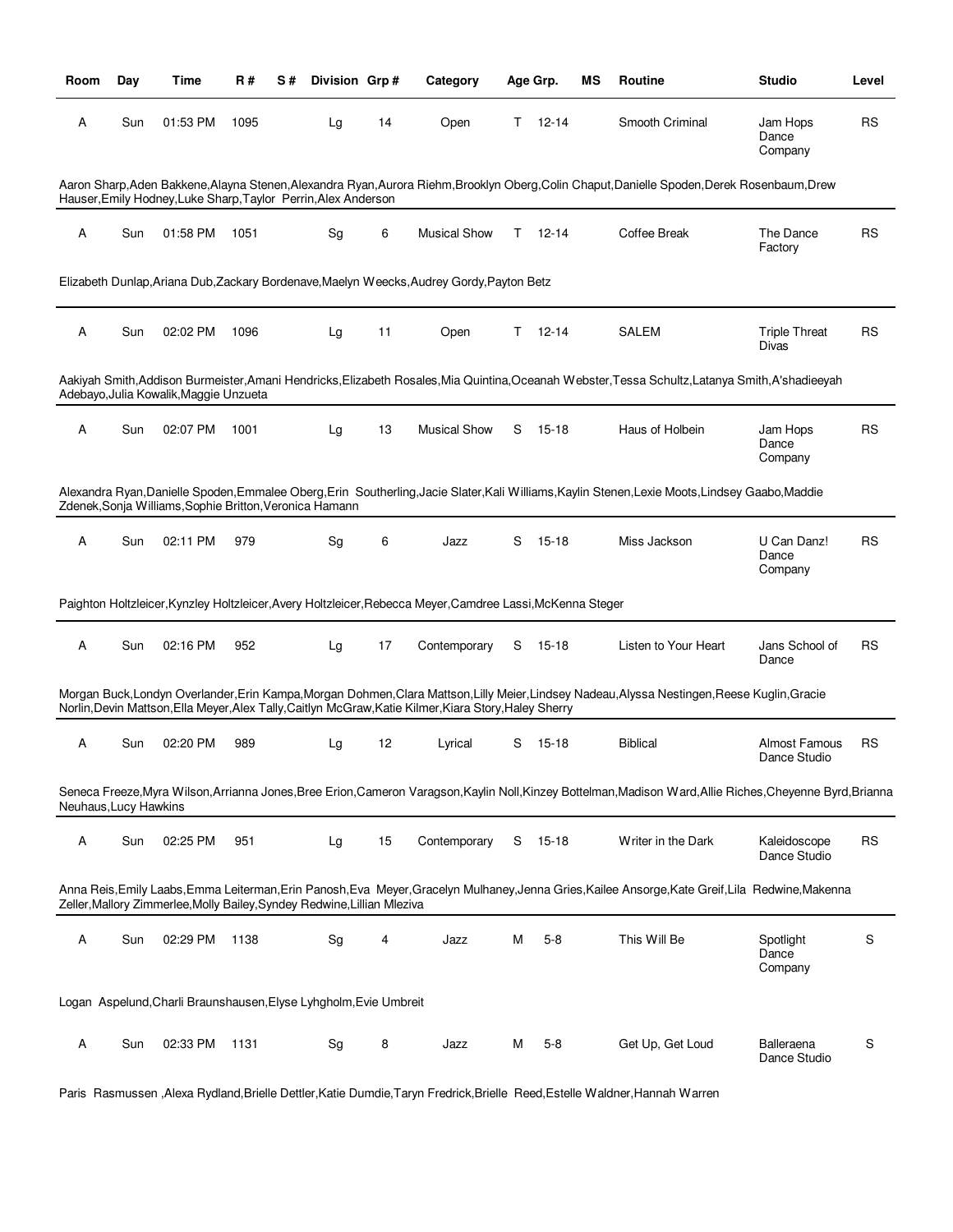| Room     | Day | <b>Time</b>                                                 | R#   | S# | Division Grp# |    | Category                                                                                                   |    | Age Grp.  | ΜS | Routine                                                                                                                                                  | <b>Studio</b>                 | Level |
|----------|-----|-------------------------------------------------------------|------|----|---------------|----|------------------------------------------------------------------------------------------------------------|----|-----------|----|----------------------------------------------------------------------------------------------------------------------------------------------------------|-------------------------------|-------|
| Α        | Sun | 02:37 PM                                                    | 1135 |    | Sg            | 7  | Lyrical                                                                                                    | M  | $5-8$     |    | Once Upon a Time                                                                                                                                         | Let's Dance                   | S     |
|          |     |                                                             |      |    |               |    | Briella Wanner, Kaylee Kambeitz, Kylie DiSilvestro, Zoe Moore, Avery Jeter, Ellie Mittlestadt, Lyla Wegner |    |           |    |                                                                                                                                                          |                               |       |
| Α        | Sun | 02:41 PM                                                    | 1142 |    | Sg            | 9  | Jazz                                                                                                       | PT | $9 - 11$  |    | Ready Or Not                                                                                                                                             | Let's Dance                   | S     |
|          |     |                                                             |      |    |               |    |                                                                                                            |    |           |    | Eden Bilstad, Rees Gallagher, Sunday Raugust, Bella Meyer, Ashley Wahl, Kendall Jones, Keira DiSilvestro, Beya Anderson, Brenley Ell                     |                               |       |
| Α        | Sun | 02:46 PM                                                    | 1137 |    | Sg            | 5  | Jazz                                                                                                       | PT | $9 - 11$  |    | I Want To Ride My Bike                                                                                                                                   | North Ballet<br>Academy       | S     |
|          |     |                                                             |      |    |               |    | Annaleigh Rehlander, Gianna McDonald, Jayla Montoya, Malea Bicknese, Nayeli Olivares                       |    |           |    |                                                                                                                                                          |                               |       |
| Α        | Sun | 02:50 PM                                                    | 1128 |    | Sg            | 9  | Hip Hop                                                                                                    | PT | $9 - 11$  |    | Usher Mix                                                                                                                                                | Dance Esteem                  | S     |
|          |     |                                                             |      |    |               |    |                                                                                                            |    |           |    | Finley Stine, Chalene Brown, Harper Alves, Sydney Humann, Samantha Johnson, Kennedi Hartman, Ruby Tuttle, Charlotte Sand, Sami Bradsher                  |                               |       |
| Α        | Sun | 02:55 PM                                                    | 1136 |    | Lg            | 11 | Jazz                                                                                                       | PT | $9 - 11$  |    | Love Shack                                                                                                                                               | Spotlight<br>Dance<br>Company | S     |
| Prescher |     |                                                             |      |    |               |    |                                                                                                            |    |           |    | Ava Smith, Nora Caven, Audrey Erlenbach, Jaylee Ignaszewski, Aria Jirak, Claire Rohman, Reegan Aspelund, Brynna Jahnz, Ally Krosch, Bridget Murphy, Leah |                               |       |
| Α        | Sun | 02:59 PM                                                    | 1160 |    | Sg            | 6  | Tap                                                                                                        | PT | $9 - 11$  |    | 11 Dollars In My Wallet                                                                                                                                  | Balleraena<br>Dance Studio    | S     |
|          |     |                                                             |      |    |               |    | Evelyn Warren, Paris Rasmussen, Alexa Rydland, Brielle Dettler, Isla Anderson                              |    |           |    |                                                                                                                                                          |                               |       |
| Α        | Sun | 03:04 PM                                                    | 634  |    | Lg            | 11 | <b>Musical Show</b>                                                                                        | Τ  | $12 - 14$ |    | Money                                                                                                                                                    | Lake Shore<br>Dance           | S     |
| Geiszler |     |                                                             |      |    |               |    |                                                                                                            |    |           |    | Kylie Sickler,Audrey Brown,Erin Anders,Adelaide Berglund,Hailey Green,Josie Kadubeck,Maggie Kunick,Sophia Talb,Elaina Krol,Skylyn Kleinert,Grace         |                               |       |
| Α        | Sun | 03:08 PM                                                    | 645  |    | Sg            | 6  | Pointe                                                                                                     | T. | $12 - 14$ |    | Petite Suite                                                                                                                                             | Dance and<br>Music<br>Academy | S     |
|          |     |                                                             |      |    |               |    | Aria Geye, Bria Licudine, Devin McCann, Bucks Isabella, Megan Mesikapp, Ameila Bernatowicz                 |    |           |    |                                                                                                                                                          |                               |       |
| Α        | Sun | 03:13 PM                                                    | 607  |    | Sg            | 4  | Jazz                                                                                                       | Τ  | $12 - 14$ |    | Wind Up                                                                                                                                                  | Almost Famous<br>Dance Studio | S     |
|          |     | Kaylee Hollenback, Sadie Erion, Alaina Mead, Kendall Jacobi |      |    |               |    |                                                                                                            |    |           |    |                                                                                                                                                          |                               |       |
| Α        | Sun | 03:17 PM                                                    | 621  |    | Lg            | 13 | Lyrical                                                                                                    | Τ  | $12 - 14$ |    | Voice of God                                                                                                                                             | Let's Dance                   | S     |

Jada Lange,Brooke Wahl,Elise Meier,Alexis Klein,Megan Wahl,Jaelynn Mason,Lexi Hagen,Brooklyn Meyer,Emilie Chaffee,Adyson Gallagher,Ashlyn Mason,Brooklyn Overbeck,Justice Goode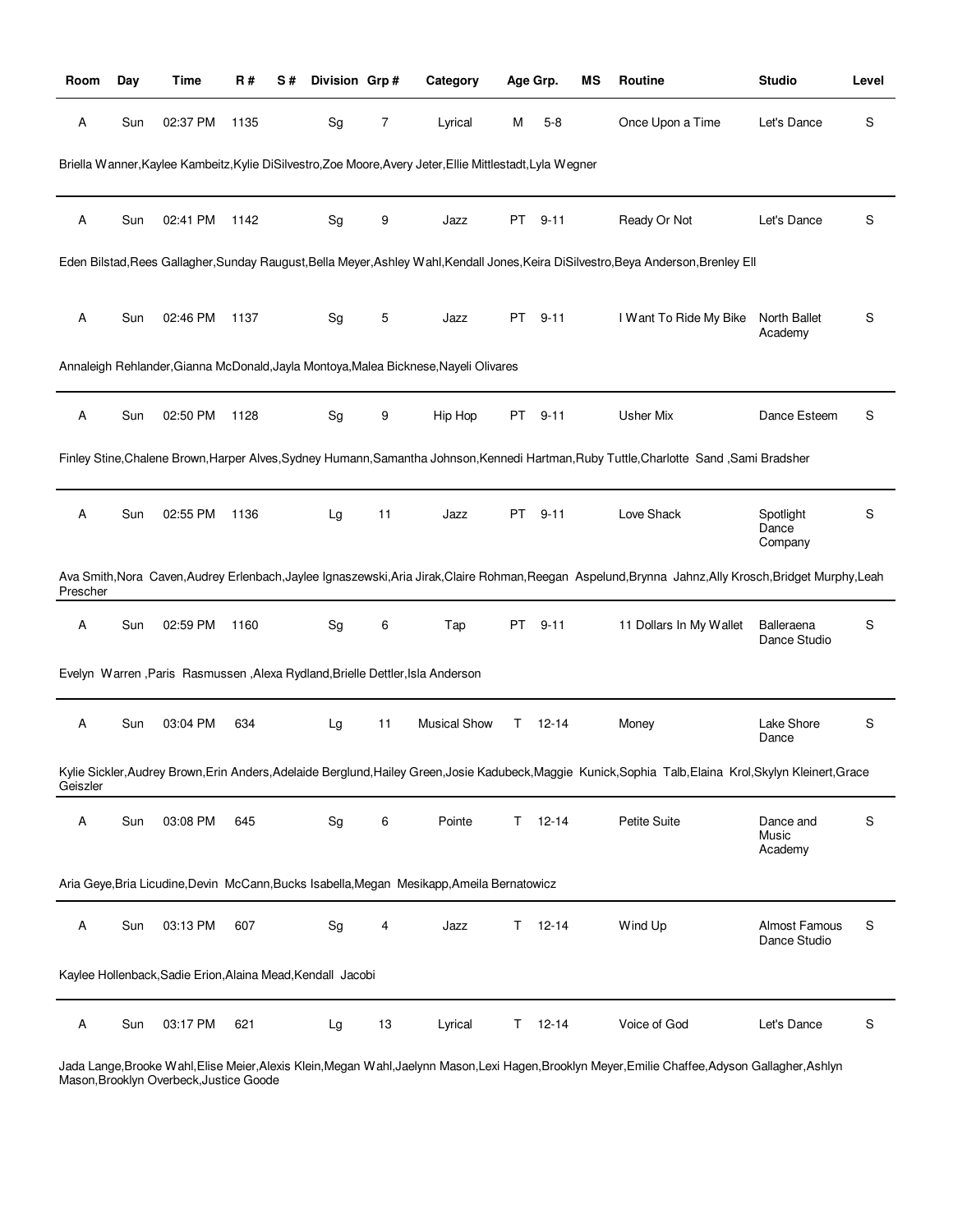| Room | Day | Time                                           | R#   | S# | Division Grp# |    | Category                                                                                               |     | Age Grp.      | ΜS | Routine                                                                                                                                                                                                                                                                                                                          | <b>Studio</b>                        | Level     |
|------|-----|------------------------------------------------|------|----|---------------|----|--------------------------------------------------------------------------------------------------------|-----|---------------|----|----------------------------------------------------------------------------------------------------------------------------------------------------------------------------------------------------------------------------------------------------------------------------------------------------------------------------------|--------------------------------------|-----------|
| Α    | Sun | 03:22 PM                                       | 576  |    | Sg            | 9  | Contemporary                                                                                           |     | $T = 12 - 14$ |    | <b>Belief</b>                                                                                                                                                                                                                                                                                                                    | 20  23 Dance<br>Company              | S         |
|      |     |                                                |      |    |               |    |                                                                                                        |     |               |    | Macy Barkley,Brynleigh Hill,Grace Kaiser,Bre McCabe,Emery Smith,Kierra Zahradka,Raegun Buhlmann,Claire Holland,Mikayla Schwartzlow                                                                                                                                                                                               |                                      |           |
| Α    | Sun | 03:26 PM                                       | 414  |    | Sg            | 7  | Jazz                                                                                                   | S   | $15 - 18$     |    | <b>AYO</b>                                                                                                                                                                                                                                                                                                                       | <b>Almost Famous</b><br>Dance Studio | S         |
|      |     |                                                |      |    |               |    | Samantha Recker, Kendra Davis, Claire Tuetken, Kelsey Adams, Jessica Smock, Leah Smith, Addie Feldmann |     |               |    |                                                                                                                                                                                                                                                                                                                                  |                                      |           |
| A    | Sun | 03:31 PM                                       | 429  |    | Sg            | 7  | <b>Musical Show</b>                                                                                    | S   | 15-18         |    | Bring on the Men                                                                                                                                                                                                                                                                                                                 | Let's Dance                          | S         |
|      |     |                                                |      |    |               |    | Brooke Wahl, Megan Wahl, Jaelynn Mason, Lexi Hagen, Emilie Chaffee, Ashlyn Mason, Justice Goode        |     |               |    |                                                                                                                                                                                                                                                                                                                                  |                                      |           |
| A    | Sun | 03:35 PM                                       | 425  |    | Sg            | 7  | Lyrical                                                                                                | S   | 15-18         |    | 7 Birds                                                                                                                                                                                                                                                                                                                          | Spotlight<br>Dance<br>Company        | S         |
|      |     |                                                |      |    |               |    | Ianna Gimenz, Madison Enter, Miyah Noyes, Kyla Vogel, Kate Kroc, Abigail Augustin, Ava Dahl            |     |               |    |                                                                                                                                                                                                                                                                                                                                  |                                      |           |
| A    | Sun | 03:40 PM                                       | 415  |    | Sg            | 9  | Jazz                                                                                                   | S   | $15 - 18$     |    | <b>Bills</b>                                                                                                                                                                                                                                                                                                                     | Northern Lights<br>Dance<br>Academy  | S         |
|      |     |                                                |      |    |               |    |                                                                                                        |     |               |    | Alexa Osterman, Grace Doll, Hailey Selly, Marcella George, Natalie Tusow, Sophie Nelson, Zoey Rousu, Paige Royer, Lainey Jacobson                                                                                                                                                                                                |                                      |           |
| Α    | Sun | 03:44 PM                                       | 423  |    | Lg            | 10 | Lyrical                                                                                                | S   | 15-18         |    | No Choir                                                                                                                                                                                                                                                                                                                         | The Dance<br>Factory                 | S         |
|      |     |                                                |      |    |               |    |                                                                                                        |     |               |    | Ava Hansen, Clara Tell, Karly Wiese, Jordana Iverson, Nicole Mrozinski, Julia Rheault, Delana Rowe, Luxie Thomas, Sara Barnes, Natalie Lundgren                                                                                                                                                                                  |                                      |           |
| Α    | Sun | 03:49 PM                                       | 1236 |    | Line          | 24 | Clogging                                                                                               | PT  | $9 - 11$      |    | American Saturday Night Jans School of                                                                                                                                                                                                                                                                                           | Dance                                | <b>RS</b> |
|      |     | Heiman, Abby Mudgett, Lydia Latch, Grace Rotty |      |    |               |    |                                                                                                        |     |               |    | Addy Bauer, Avery Courneya, Parker Elliott, Vivan Hill, Lyla Rae Likes, Taylor Schulte, Leighton Siebenaler, Lia Ferguson, Carlie Ginter, Brooke Gjemse, Jocelyn<br>Huebsch, Macy Kirk, Brianna Kummer, Elise Mattimiro, Delaney McGraw, Avery Miller, Addison Notch, Adyson Ruiz, Courtney Siebenaler, Isabel Whipple, Isabelle |                                      |           |
| Α    | Sun | 03:56 PM                                       | 1224 |    | Line          | 20 | Jazz                                                                                                   | PT. | $9 - 11$      |    | No Plans For Love                                                                                                                                                                                                                                                                                                                | Dance Esteem                         | <b>RS</b> |
|      |     |                                                |      |    |               |    |                                                                                                        |     |               |    | Jaxon Brown, Finley Stine, Ashlyn Brown, Chalene Brown, Ascher Stine, Sydney Humann, Decklen Wock, Brooklyn Brown, Landon Lillestol, Eva Nuesinger, Isla<br>Odney, Ruby Tuttle, Dean Lofgren, Oliver Rogers, Patrick Poole, Macy Geinert, Harrison Haight, Lily Geinert, Max Bullinger, Jack Lecy                                |                                      |           |
| Α    | Sun | 04:03 PM                                       | 1103 |    | Line          | 29 | Clogging                                                                                               |     | S 15-18       |    | Lubbock or Leave It                                                                                                                                                                                                                                                                                                              | Jans School of<br>Dance              | <b>RS</b> |
|      |     |                                                |      |    |               |    | Nadeau, Madelyn Chandler, Morgan Buck, Morgan Dohmen, Ruby Tix, Taylor Borash, Londyn Overlander       |     |               |    | Alex Tally,Allie Majeski,Amber Keller,Anela Johnson,Annika Seebeck,Ava Mahoney,Brailyn Ginter,Caitlyn McGraw,Claire Dicke,Ella Bauer,Ella Homb,Emilia<br>Larson, Emma Dinndorf, Erin Kampa, Gracie Norlin, Haley Sherry, Hope Davis, Katelyn Krey, Katie Kilmer, Lauren Reuter, Lilly Meier, Lily Kummer, Lindsey                |                                      |           |
| Α    | Sun | 04:10 PM                                       | 1104 |    | Line          | 27 | <b>Musical Show</b>                                                                                    |     | $T = 12 - 14$ |    | Wild Wild Party                                                                                                                                                                                                                                                                                                                  | Dance Esteem                         | <b>RS</b> |

Aaliyah Payne,Ascher Stine,Aubrey Lemon,Betsy Bruce ,Blake Winkels,Chalene Brown,Dean Lofgren,Decklen Wock,Effie Davis,Finley Stine,Harper Alves,Kathryn Bradsher,Lily Geinert,Megan Waalk,Piper Spears,Ruby Tuttle,Samantha Johnson,Sami Bradsher,Stella Tuttle,Tatum Hesby,Ashlyn Brown,Jaxon Brown,Charlotte Sand ,Kennedi Hartman,Rachel Cook,Sydney Humann,Mikaya Bennett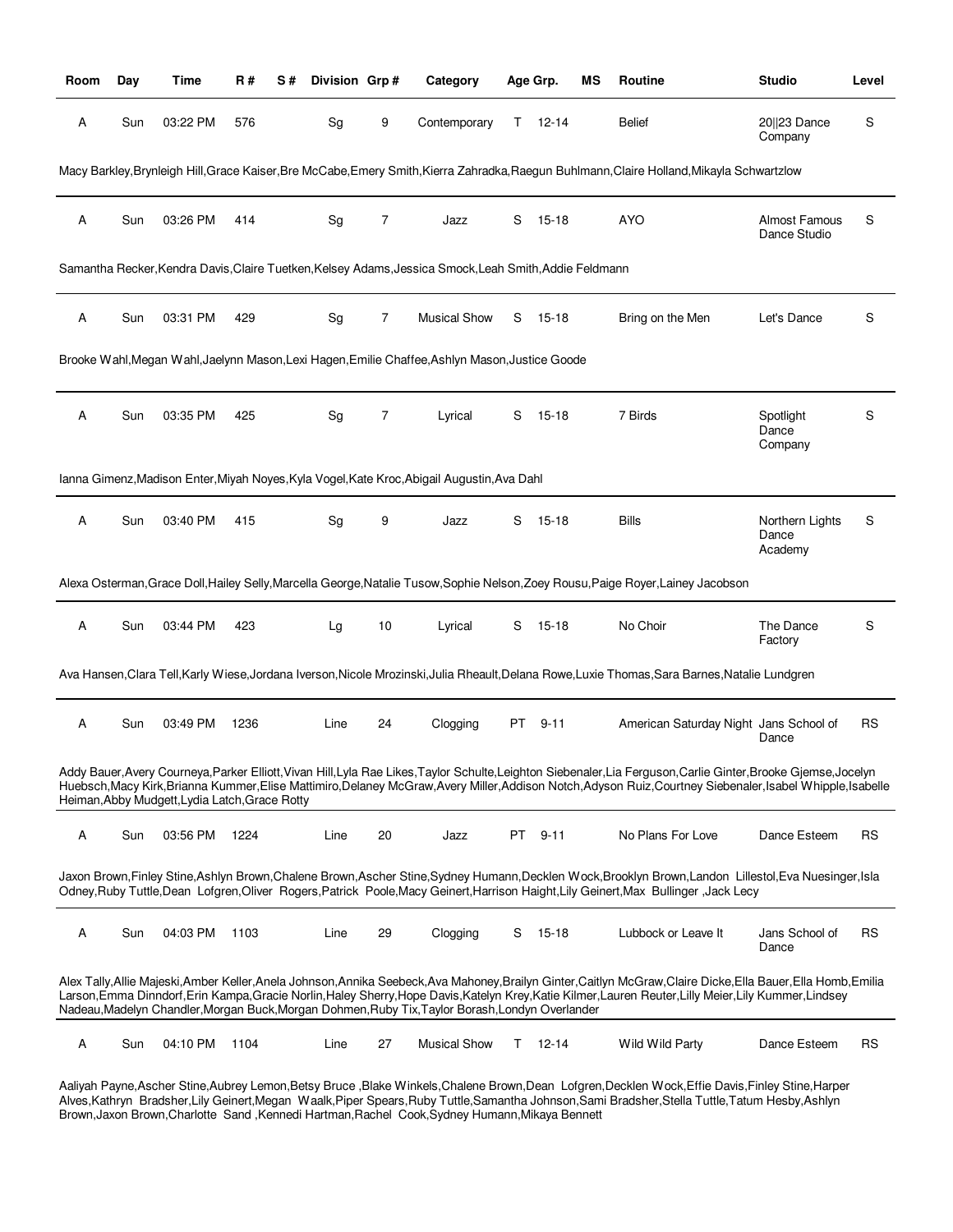| Room                   | Day | Time     | R#   | S# | Division Grp#  |     | Category                                                                                                          |    | Age Grp.      | ΜS | <b>Routine</b>                                                                                                                                                                                                                                                                                                                                                                                                                                                 | <b>Studio</b>                   | Level     |
|------------------------|-----|----------|------|----|----------------|-----|-------------------------------------------------------------------------------------------------------------------|----|---------------|----|----------------------------------------------------------------------------------------------------------------------------------------------------------------------------------------------------------------------------------------------------------------------------------------------------------------------------------------------------------------------------------------------------------------------------------------------------------------|---------------------------------|-----------|
| Α                      | Sun | 04:17 PM | 1105 |    | Line           | 20  | Hip Hop                                                                                                           | т  | $12 - 14$     |    | Old School                                                                                                                                                                                                                                                                                                                                                                                                                                                     | U Can Danz!<br>Dance<br>Company | <b>RS</b> |
| Flottmeier, Lauren Lee |     |          |      |    |                |     |                                                                                                                   |    |               |    | Paighton Holtzleicer, Kynzley Holtzleicer, Avery Holtzleicer, Annika Brolin, Camdree Lassi, Emily Affolter, Aubrey Klous, Savannah Kohls, Morgan<br>Grussing, Addison Eckhoff, Stella Grussing, Anika Herzog, Ava Herzog, Abigail Adams, Sabrina Jaspers, Lily Tisor, Addison Johnson, Melanie Soderstorm, Annie                                                                                                                                               |                                 |           |
| Α                      | Sun | 04:24 PM | 651  |    | Line           | 25  | Jazz                                                                                                              | PT | $9 - 11$      |    | Be Our Guest                                                                                                                                                                                                                                                                                                                                                                                                                                                   | Balleraena<br>Dance Studio      | S         |
|                        |     |          |      |    |                |     | Waldner, Hannah Warren, Isla Anderson, Josie Stewart, Kate Kusmak, Raina Carter                                   |    |               |    | Alnna Foley ,Elise Poe ,Evelyn Warren ,Josephine Peery ,Mira Bitz ,Bentley Hillman ,Claire Arends ,Paris Rasmussen ,Alexa Rydland,Brielle<br>Dettler, Katie Dumdie, Taryn Fredrick, Brielle Reed, Kate Wilson, Ariana Person, Brooklynn Winkles, Cadence Roozeboom, Emmalyn Sage, Estelle                                                                                                                                                                      |                                 |           |
| Α                      | Sun | 04:31 PM | 653  |    | Line           | 26  | <b>Musical Show</b>                                                                                               | м  | $5 - 8$       |    | <b>LORAX</b>                                                                                                                                                                                                                                                                                                                                                                                                                                                   | Spotlight<br>Dance<br>Company   | S         |
|                        |     |          |      |    |                |     | Pick, Adley Williams, Kenna Fast, Pria Haessly, Lenni Sonnenfeld, Kylie Thaemlitz, Leah Prescher, Reagan Prescher |    |               |    | Jaylee Ignaszewski,Kallie Dickmeyer,Logan Aspelund,Miah Kopischke,Ally Krosch,Charli Braunshausen,Elyse Lyhgholm,Luci Huber,Lila Wersal,Evie<br>Umbreit, Amelia Luethmers, Mara Fugazzi, Elizabeth Walgehbach, Chloe Landkmer, Sam Wesley, Everete Garry, Stella Umbreit, Claire Krosch, Kenley                                                                                                                                                                |                                 |           |
| Α                      | Sun | 04:37 PM | 652  |    | Line           | 26  | Jazz                                                                                                              | PT | $9 - 11$      |    | Friend Like Me                                                                                                                                                                                                                                                                                                                                                                                                                                                 | Let's Dance                     | S         |
|                        |     |          |      |    |                |     | Quast, Jaelee Hegney, Emma Weigel, Emma Green, Maria Martin, Natalie White, Brenley Ell                           |    |               |    | Eden Bilstad, Kali Meier, Rees Gallagher, Harper Woinarowicz, Isabella Greff, Sunday Raugust, Bella Meyer, Caydence Belgarde, Ashley Wahl, Elliana Snortland-<br>Banks, Kendall Jones, Charlie Gray, Chloe Heinle, Isabella Brown, Keira DiSilvestro, Beya Anderson, Carly Olsen, Fynley Glinz, Paige Mittleider, Michaela                                                                                                                                     |                                 |           |
| Α                      | Sun | 04:44 PM | 658  |    | Line           | 26  | <b>Musical Show</b>                                                                                               | T. | $12 - 14$     |    | <b>SIX</b>                                                                                                                                                                                                                                                                                                                                                                                                                                                     | Spotlight<br>Dance<br>Company   | S         |
|                        |     |          |      |    |                |     | Springer, McKenna Eichhorn, Everett Ehlers, Mollie Kelly, Kate Kroc, Abigail Augustin, Ava Dahl, Lauren Thompson  |    |               |    | Lillian Neabauer, Paige Greenough, Elizabeth Erickson, lanna Gimenz, Taylin Metcalfe, Madison Enter, Miyah Noyes, Kyla Vogel, Bella Willaert, Brooklyn<br>Mann, Madeline Wright, Kylie Walters, Hannah Anderson, Reese DuRose, Isabella Harmdierks, Isabella Iverson, Brooke Kanstrup, Landre Noyes, Kyera                                                                                                                                                     |                                 |           |
| Α                      | Sun | 04:51 PM | 656  |    | Line           | 20  | Hip Hop                                                                                                           | T. | $12 - 14$     |    | Bop It                                                                                                                                                                                                                                                                                                                                                                                                                                                         | Spotlight<br>Dance<br>Academy   | S         |
|                        |     |          |      |    |                |     |                                                                                                                   |    |               |    | Sydney Erickson,Maddy Salisbury,Maya Lensert,Isabelle Ziegler,Ava Kalscheur,Tenlee Meinholz,Josie Price,Peyton Teasdale,Malaika Peddie,Peyton<br>Shulfer, Adaline Sutfin, Victoria Ziegler, Emma Lorang, Kailey Arbuckle, Macy Matson, Ruby Jones, Phoebe Duff, Lexie Frazer, Raegan Terry, Libby Waloway                                                                                                                                                      |                                 |           |
| Α                      | Sun | 04:58 PM | 661  |    | Line           | 29  | Contemporary                                                                                                      |    | $T = 12 - 14$ |    | For My Help                                                                                                                                                                                                                                                                                                                                                                                                                                                    | Let's Dance                     | S         |
|                        |     |          |      |    |                |     |                                                                                                                   |    |               |    | Eden Bilstad, Jada Lange, Brooklyn Hustad, Cambria Zenker, Brooke Wahl, Rees Gallagher, Harper Woinarowicz, Kassidi Monroe, Megan Wahl, Jaelynn<br>Mason, Sunday Raugust, Lexi Hagen, Brooklyn Meyer, Bella Meyer, Emilie Chaffee, Adyson Gallagher, Ashley Wahl, Ashlyn Mason, Katelyn Poitra, Kendall<br>Jones,Brooklyn Overbeck,Chloe Heinle,Keira DiSilvestro,Beya Anderson,Justice Goode,Paige Mittleider,Camille Schindler,Alecsis Stapleton,Brenley Ell |                                 |           |
| A                      | Sun | 05:05 PM | 1114 |    | Producti<br>on | 108 | Jazz                                                                                                              | PT | $9 - 11$      |    | What Happens In<br>Vegas                                                                                                                                                                                                                                                                                                                                                                                                                                       | Dance Esteem                    | <b>RS</b> |

Jaxon Brown,Effie Davis,Aaliyah Payne,Sophia Lindahl,Finley Stine,Piper Spears,Parker Payne,Tatum Hesby,Ashlyn Brown,Chalene Brown,Stella Tuttle,Ascher Stine,Harper Alves,Harper Hayes,Sydney Humann,Hadley Jaeger,Samantha Johnson,Tessa McCall,Ellen Thomas,Blake Winkels,Decklen Wock,Brooklyn Brown,Mikaya Bennett,Kennedy Berling,Lila Bullinger,Kennedi Hartman,Landon Lillestol,Aubrey Lemon,Chloe Lindquist,Amelia Miller,Eleanor Miller,Eva Nuesinger,Isla Odney,Vivienne Phillips,Colette Rabe,Parker Swanson,Ruby Tuttle,Dean Lofgren,Molly Rabe ,Betsy Bruce ,Stella Lien,Lauren Benjamin,Lucy Carlson,Everly Lemon,Vivian Lien,Eloise Kuvaas,Oliver Rogers,Patrick Poole,Sienna Tanaka,Sloane McGee,Olivia Weimerskirch,Makenzii Hughes,Lucy Rymer ,Brookelyn Lang,Adriana Phillips ,Lily Brandt,Molly Dingman ,Rachel Cook,Charlotte Sand ,Amaya Jeske,Reese Newlin,Kierra Winkelman,Megan Waalk,Lotus Maclver,William Johnson,Barrett Hayes,Elliot Buth-Croes,Hazel Lien,Annika Lutter,Sienna Hubert,Aurora Hilson,Hadley Rickert,Beatrix Anderson,Michelle Olson,Millie Fuchs,Sadie Anderson,Grace Koski,Charlotte Liebsch,Mercy Koski,Penny Hanson,Emelia Honigstock,Maxine Brindley,Brooke Norman,Addidson Tewksbury,Emily Vaughan,Clara Browning,Grace McKenzie,Isabela Gutzmer,Rowan Pearson,Addison Hubert,Lily Geinert,Bryn Rabe,Sophia Weldon,Angelina Driggins,Samantha Liebsch,Landry Brower,Amelie James,Max Bullinger ,Amanda Morgan,Wes Carlson ,Elise Liu,Lily Fraser ,Jack Lecy,Evelyn Krumwiede,Gracie Johnson,Madeline Weldon,Macee Jacobson,Willow Jones